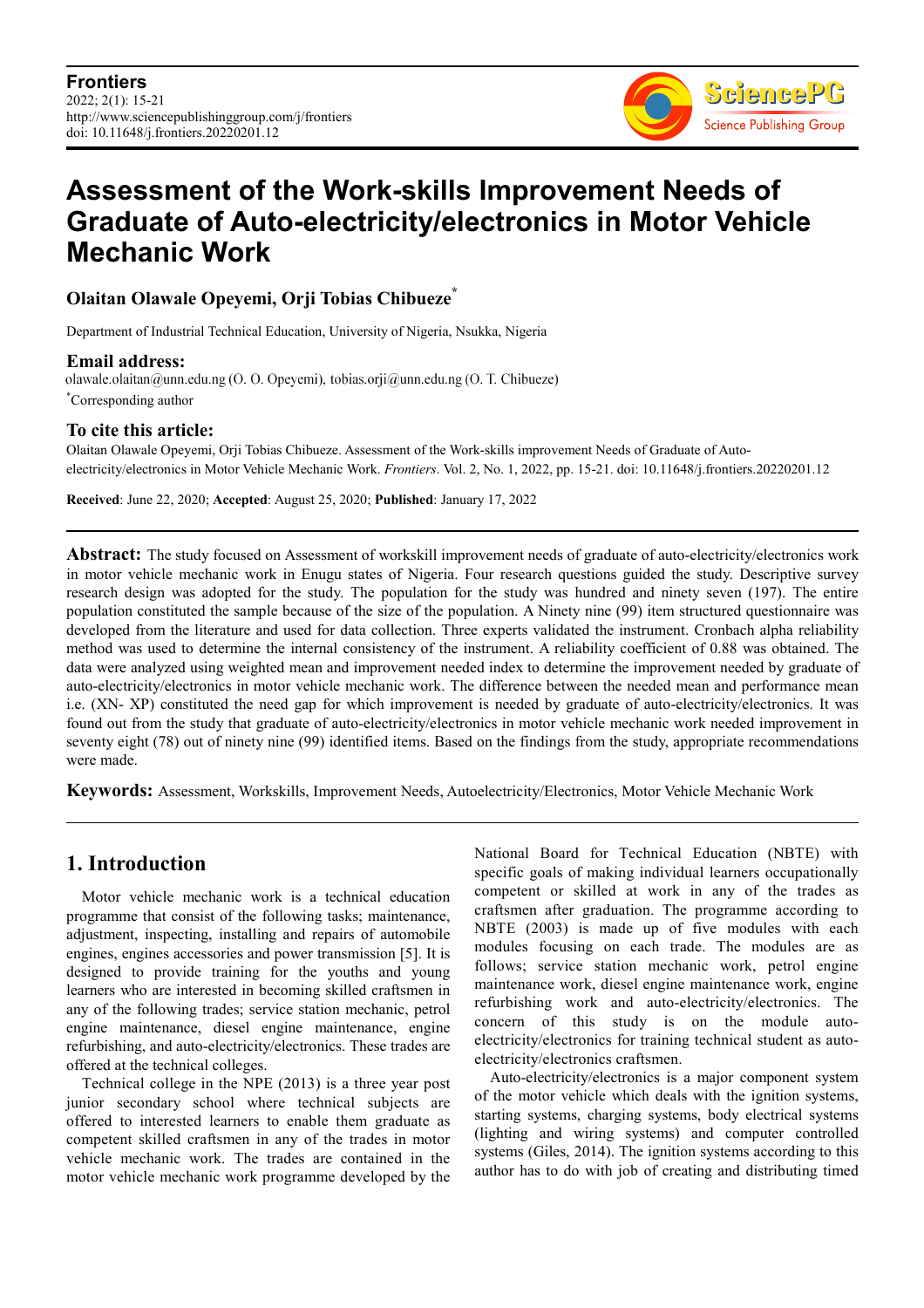spark to the engines cylinders through a process called electromagnetic induction, the starting systems has an electric motor usually mounted low on the rear of the engine, it has a small pinion gear on it that meshes with a large ring gear on the flywheel bolted to the crankshaft; the charging systems provides electricity while the engine is running to operate the ignition systems, body electrical components such as the lighting and other electrical accessories; the charging systems also include an alternator which is driven by a belt on the engine crankshaft pulley, the alternator produces electrical current and forces it into the battery to recharge it; while the computer controlled systems has to do with the electronic component installed in the vehicle which is also referred to as on-board electronics. This special area of auto-electricity/electronics manages the fuel and the emission systems, operation of the fuel injection, ignition systems components, automatic transmission shifting, antilock braking systems, body electronics accessories and several devices installed in the vehicle for safety and comfort. Many of today's vehicles have several autoelectricity/electronics component systems that manages the entire systems of the motor vehicle ranging from the movement of the vehicle, working systems of the engine to safety and comfort of the occupant of the vehicle.

Auto-electricity/electronics is of great importance in that it helps to promote efficient functioning of the vehicle, reduce accidents or hazards emanating from electrical related faults of a vehicle and improve the shelf-life or longevity of the vehicle. This can be achieved through diagnosis, maintenance, repairs of auto-electricity/electronics component of a vehicle by skilled competent craftsmen. It helps to provide occupation or work for individual craftsmen for earning a living through the automobile industry.

According to NBTE (2003), the objectives of autoelectricity/electronics is as follows:

- 1. Understand the principles of electricity generation as applicable to automobiles, diagnose faults and effect repairs to batteries.
- 2. Understand the procedure for effective maintenance and repairs of all units of the charging system in a motor vehicle without supervision.
- 3. Understand the operation of the starter motor, diagnose and effect repairs to a faulty one.
- 4. Understand the operation of all electrical components of a vehicle, trace and rectify faults in them.
- 5. Understand the wiring diagrams of a motor vehicle and be able to use such diagrams, symbols and signs as an aid in rewiring a faulty system.
- 6. Understand the operation of the coil ignition system, diagnose faults and rectify them.
- 7. Understand the operation of the transistorized ignition system, diagnose faults and rectify them.

These objectives also reflects on the relevant content such as; the ignition systems components, the starting systems components, the charging systems components the lighting and wiring systems components and computer controlled systems components.(NBTE, 2003). At the end of the three year programme or after graduation, individual craftsmen in this area is expected to have achieved the seven objectives listed above through their skill acquisition of workskills on competence of the content of autoelectricity/electronics.

Workskills is defined according to Ijaiya (2000) as expertness, practical ability, dexterity, tact in carrying out a particular sets of tasks. Workskills are also describe as the mechanism of carrying out a task and constitute vital factors in the effectiveness of the practitioner. In the context of this study, workskill is referred to as relevant skills in autoelectricity/electronics which the graduate craftsmen are supposed to acquired skill for work to earn a living.

A graduate is a person who is recognized by a university as having completed the requirement of a degree studied at the institution (NPE, 2013). Similarly, a graduate in the NPE (2013) could be referred to as a person who is recognized by a higher school or senior secondary school or any post primary form of education as having completed the requirement of a course or programme of study at the school. In the context of this study, a graduate is referred to as any individual who has satisfactorily completed motor vehicle mechanic work programme at the technical college leading to the award of the National Technical Certificate.

The observation of the researchers in the study environment revealed that there were many vehicles off the road or abandoned at the relevant mechanic village due to some electrical faults that could either not be identified, diagnosed, or rectify though there were some craftsmen in motor vehicle mechanic work trade that graduated from technical college seeking for white collar jobs at the government establishment either at the state or local government establishment. A focus group discussion by the researcher with the craftsmen on this embarrassing situation revealed that many of the craftsmen are ill-equipped with relevant workskills demanded by auto-electricity/electronics work by the new models of vehicles imported into the environment which are now vigorously favoured by the public than the  $20<sup>th</sup>$  century vehicles. Therefore, to reduce this wastage among these graduates, and make them economically viable for self employment in the automobile industry, these craftsmen will require improvement in their workskills.

Improvement as stated by Olaitan, Okeme and Asogwa (2011) is the act of making something better. In the context of this study, improvement is the act of making craftsmen upgrade their acquired workskill in autoelectricity/electronics in order to make them become very relevant to the demands of the  $21<sup>st</sup>$  century vehicles and also to enable them earn comfortable and sustainable income for livelihood.

As claimed by the technical colleges as a result of the certification to their graduates as craftsmen, coupled with the presence of these graduates in various offices looking for job, there is evidence of conflict between the institution and the craftsmen on the skilled required and those possessed,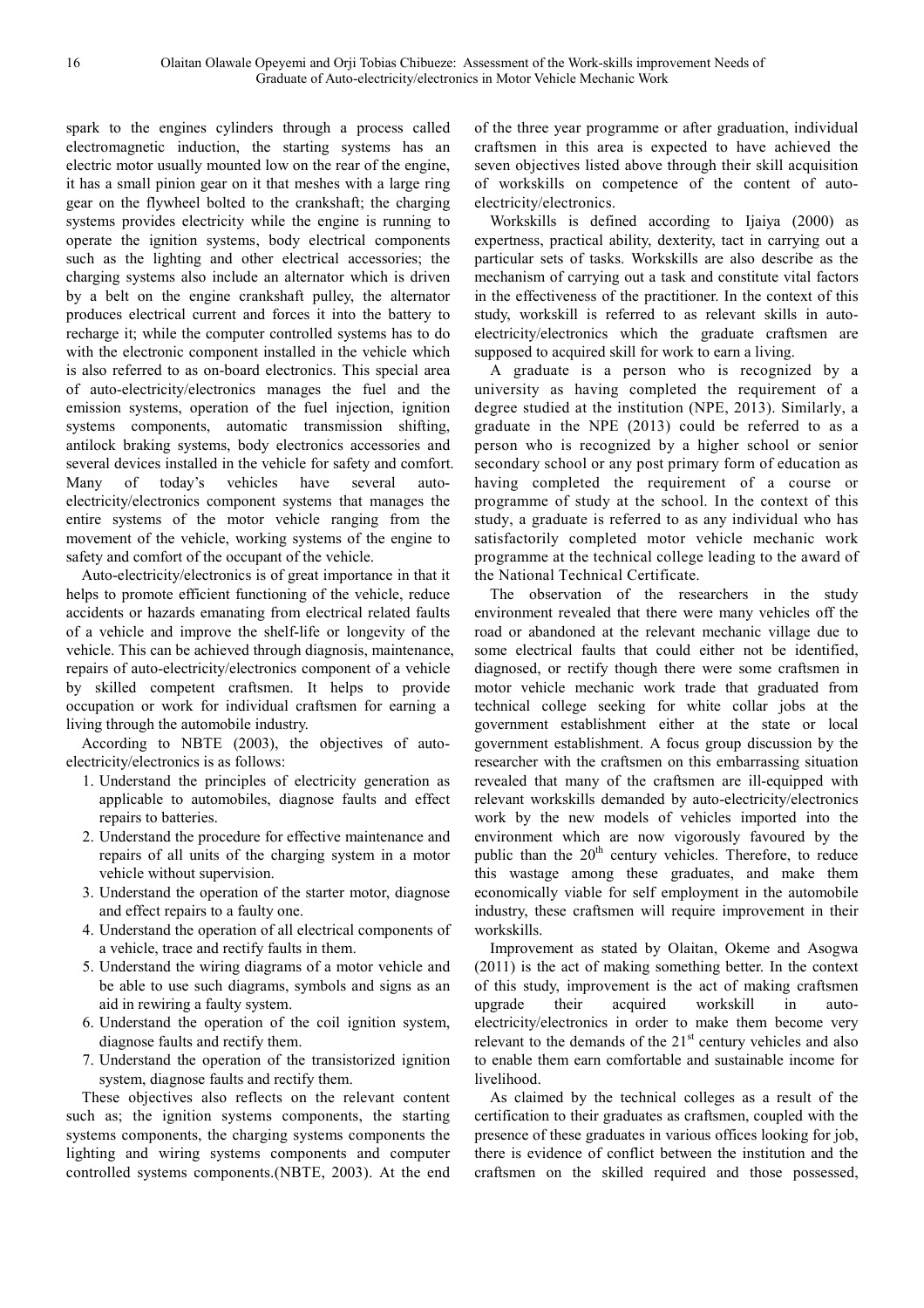therefore, to understand or become aware of the amount of skilled required above, training, these craftsmen need assessment.

Assessment according to Erwin (1999) is a systematic basis for making inferences about the learning and development of specific abilities of students. It involves the process of analyzing, defining, selecting, designing, collecting, interpreting, and using information to increase students learning and development of specific abilities. Assessment in the context of this study is considered as the process of analyzing, selecting, and defining the workskills possessed by the craftsmen in autoelectricity/electronics.

In the assessment of the workskills possessed by the craftsmen, it is compared along with the workskills required for meeting the target standard for improvement. The assessment of the difference between these two, that is possessed and required constitute a need gap, which is the improvement that is needed to meet the required skills sets. Amusa (2009) is of the opinion that if something improves, that thing or situation becomes better. The improvement of the craftsmen in motor vehicle mechanic work in auto-electricity/electronics who abinitio lacks the relevant technical workskills in auto-electricity/electronics needs retraining as to enhance their professional competences.

The objectives of this study is to identify the workskills improvement needs of auto-electricity/electronics craftsmen in motor vehicle mechanic work through the need gap analysis in the following areas; starting systems, ignition systems, charging systems, and Lightning system (electricity generation, lighting and wiring systems).

#### **2. Method**

Four research questions guided this study. Survey research design was adopted for the study Survey research, in the view of Eboh [4] entails going to the field with data collection instrument such as questionnaire to obtain information from respondents. It provides data which are used to answer pre-indefinite information needs. Survey design was therefore appropriate for the study since it tends to obtain data directly from the craftsmen of autoelectricity/electronics through the use of questionnaire. The study was carried out in Enugu State of Nigeria**.** The population for the study was hundred and ninety seven (197). The entire population constituted the sample because of the small size of the population. Ninety nine (99) questionnaire items developed from the literature review was use for data collection. The questionnaire was divided into two categories of needed and performances. The needed category has a 4-point response scale of highly needed, averagely needed, slightly needed and not needed.

While the performance category also has 4-point response scale of high performance, average performance, low performance and no performance with a corresponding value of 4, 3, 2, and 1 for the two groups of scale respectively. Three experts from the Department of Industrial Technical Education, University of Nigeria Nsukka face validated the instrument. Their suggestions were used to improve the production of the final copy of the questionnaire item. Cronbach alpha reliability methods were adopted to determine the internal consistency of the questionnaire item with a Cronbach alpha coefficient of 0.88 obtained. All the one hundred and ninety seven (197) copies of the questionnaire were retrieved and analyzed using weighted mean and improvement needed index {INI} to answer the research questions and to identify areas where graduates of motor vehicle mechanic work require improvement in auto-electricity/electronics work. To determine the performance gaps and the proficiency improvement needs of graduate of autoelectricity/electronics, the following steps were taken:

The Weighted Mean (Xn) of the needed category was determined for each item.

The Weighted mean  $(Xp)$  of the performance category was determined for each item.

The performance gap was therefore determined by calculating the difference between Xn and Xp for each item; that is PG=Xn-Xp.

- 1) Where the value of PG is positive (+), it means proficiency improvement is needed because the level at which the graduates of motor vehicle mechanic work were performing in auto-electricity/electronics work is lower than what is needed.
- 2) Where PG is negative (-), it means proficiency improvement is not needed because the level at which the graduates of motor vehicle mechanic work were performing in auto-electricity/electronics work is more than what is needed.
- 3) Where PG value is zero (o), it means that proficiency improvement is also needed because the level at which the graduates of motor vehicle mechanic work were performing in auto-electricity/electronics work is equal to the level that was needed. [10].

# **3. Results**

The results for the study were obtained from the answers given to the research questions through data collected and analyzed.

Research Question 1: What are the competencies in starting system for which graduates of motor vehicle mechanic work are not proficient and require improvement?

The data for answering research question 1 are presented in Table 1.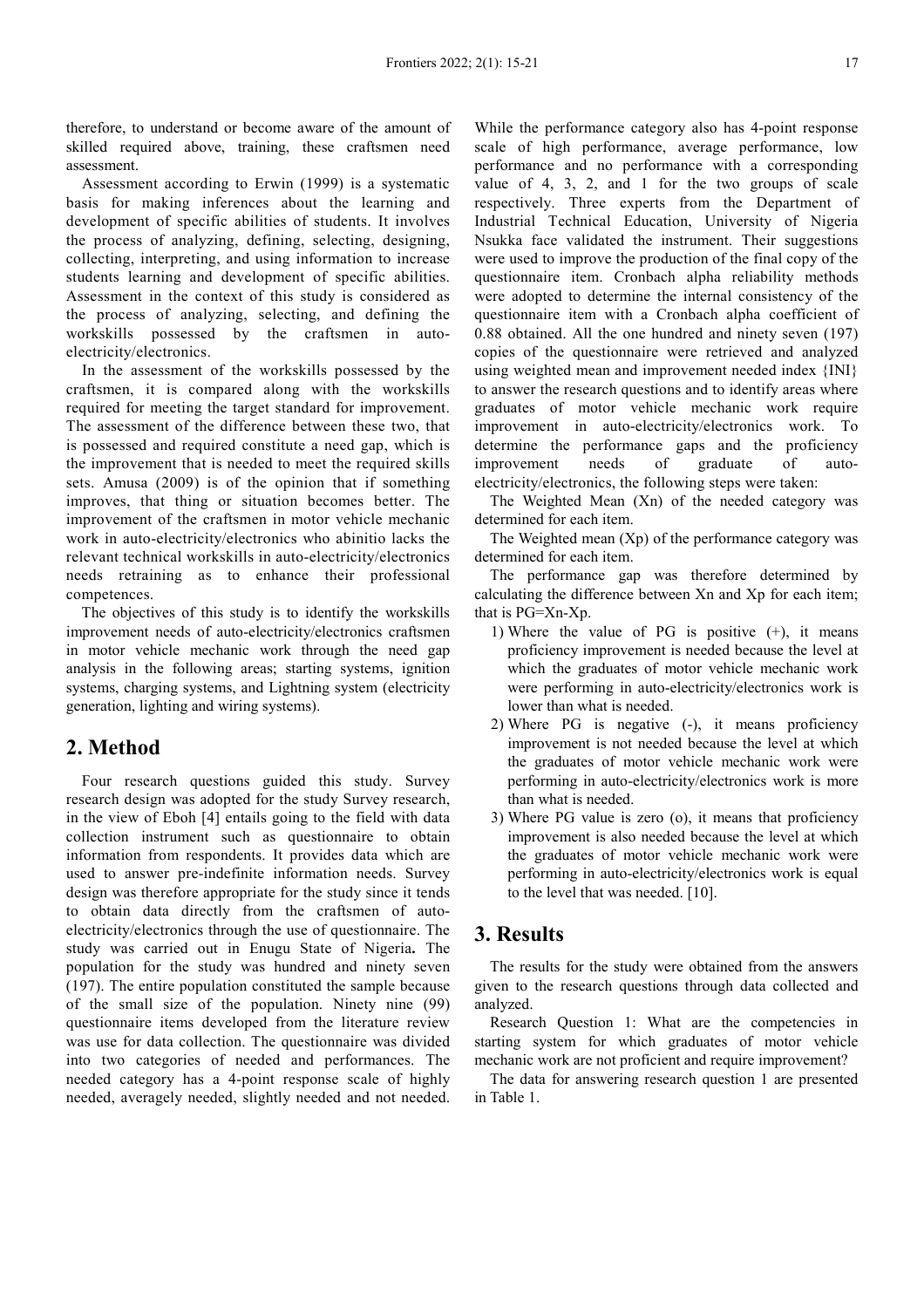| S/N | <b>Item Statement Ability To:</b>                                              | Xn   | Xp   | PG Xn-Xp | Rmks.        |
|-----|--------------------------------------------------------------------------------|------|------|----------|--------------|
| 1.  | Draw starter circuit diagram                                                   | 3.85 | 2.50 | 1.35     | $*IN$        |
| 2.  | Interpret the starter circuit diagram                                          | 3.66 | 3.00 | 0.66     | $*_{\rm IN}$ |
| 3.  | Identify component parts of starter circuit                                    | 3.57 | 2.50 | 1.07     | $*IN$        |
| 4.  | State the function of starter system parts                                     | 4.00 | 2.80 | 1.20     | $*_{\rm IN}$ |
| 5.  | Identify the types of starter motor                                            | 3.37 | 2.70 | 0.67     | $*_{\rm IN}$ |
| 6.  | Fix the axial displacement of starter pinion into engagement with the flywheel | 3.33 | 3.42 | $-0.09$  | $*$ $NN$     |
| 7.  | Repair the engagement of the starter pinion with the flywheel due to inertia   | 2.79 | 3.00 | $-0.21$  | $*$ $NN$     |
| 8.  | Dismantle the starter motor                                                    | 3.34 | 3.00 | 0.34     | $*IN$        |
| 9.  | Couple the starter motor                                                       | 2.90 | 2.20 | 0.70     | $*IN$        |
| 10. | Punch out and replace bushings                                                 | 3.19 | 2.50 | 0.69     | $*IN$        |
| 11  | Remove bad brushes                                                             | 2.78 | 3.01 | $-0.23$  | $*$ $NN$     |
| 12  | Press in new brushings                                                         | 3.03 | 3.44 | $-0.41$  | $*$ $NN$     |
| 13. | Emery cloth new brushes                                                        | 2.84 | 2.80 | 0.04     | $*IN$        |
| 14. | Solder new brush lead to the pole shoe lead                                    | 3.70 | 2.20 | 1.50     | $*_{\rm IN}$ |
| 15. | Detect worn or turn commutator                                                 | 4.00 | 2.30 | 1.70     | $*IN$        |
| 16. | Solder commutators                                                             | 4.00 | 2.50 | 1.50     | $*IN$        |
| 17. | Emery cloth commutator                                                         | 3.54 | 3.00 | 0.54     | $*_{\rm IN}$ |
| 18. | Rectify clicking starter problem                                               | 3.50 | 2.80 | 0.70     | *IN          |
| 19. | Rectify no reaction starter problem                                            | 3.80 | 2.70 | 1.10     | $*IN$        |
| 20. | Rectify noisy starter problem                                                  | 2.87 | 2.70 | 0.17     | $*IN$        |
| 21. | Rectify whining starter problem                                                | 2.71 | 3.00 | $-0.29$  | $*$ $NN$     |

*Table 1. Performance Gap Analysis of the Mean Ratings of the Responses of graduates of motor vehicle mechanic work on Competencies in Starting System for which graduates are not proficient and required Improvement.* 

N-197, \*Not Proficient, IN=Improvement needed, \*\* Proficient, INN=Improvement not needed

The data in Table 1 reveal that the performance gap values for sixteen out of twenty one items ranged from 0.04 to 1.70 and were positive. This performance gap values indicate that the graduates of motor vehicle mechanic work in autoelectricity/electronics in Enugu State are not proficient in those items and therefore require improvement.

However, the table also revealed that items 6, 7, 11, 12 and 21 had their performance values to be -0.09, -0.21, -0.23, - 0.41, and -0.29 respectively, indicating that graduates of motor vehicle mechanic work in auto-electricity/electronics in Enugu State are proficient in those items and therefore require no improvement.

Research Question 2: What are the competencies in Coil and Transistorized ignition system for which graduates of motor vehicle mechanic work are not proficient and require improvement?

The data for answering research question 2 are presented in Table 2 below.

*Table 2. Performance Gap Analysis of the Mean Ratings of the Responses of graduates of motor vehicle mechanic work on Competencies in Ignition System for which graduates are not proficient and required Improvement.* 

| S/N | <b>Item Statement Ability To:</b>                            | Xn   | Xp   | <b>PG Xn-Xp</b> | Rmks.        |
|-----|--------------------------------------------------------------|------|------|-----------------|--------------|
|     | Coil Ignition system                                         |      |      |                 |              |
| 1.  | Identify the ignition system in the vehicle                  | 3.48 | 2.01 | 1.47            | $*$ $NN$     |
| 2.  | State the purpose of the ignition system                     | 3.39 | 3.03 | 0.36            | $*$ $NN$     |
| 3.  | State the purpose of each component in the ignition system   | 3.00 | 2.33 | 1.77            | $*$ KNN      |
| 4.  | Draw and label the ignition circuit system                   | 2.99 | 2.45 | 0.54            | $*$ KNN      |
| 5.  | Interpret the ignition circuit diagram                       | 3.36 | 2.10 | 1.26            | $*$ KNN      |
| 6.  | Identify the location of the spark plug                      | 2.60 | 3.11 | $-1.51$         | $*$ $NN$     |
| 7   | State the use of the spark plug                              | 2.14 | 3.86 | $-1.72$         | $*$ KNN      |
| 8.  | Explain the constructional difference of short and long plug | 3.80 | 2.50 | 1.30            | $*N$         |
| 9.  | Remove and fixes back spark plugs                            | 3.00 | 3.67 | $-0.67$         | $*$ $NN$     |
| 10. | Remove contact breaker points                                | 3.50 | 2.50 | 1.00            | $\rm^*IN$    |
| 11  | Replace contact breaker points                               | 4.00 | 2.80 | 1.20            | $*IN$        |
| 12  | Recondition impaired contact breaker points                  | 3.30 | 2.70 | 0.60            | $*IN$        |
| 13. | Adjust to correct gaps in the installed contact points       | 3.20 | 3.00 | 0.20            | $*N$         |
| 14. | State the uses of ignition coil                              | 2.70 | 3.00 | $-0.30$         | $*$ $NN$     |
| 15. | Explain the internal construction of the coil                | 3.30 | 3.00 | 0.30            | $*N$         |
| 16. | Explain the operation of the coil                            | 2.80 | 2.20 | 0.60            | $*IN$        |
| 17. | Check contact point for burning or pitting                   | 3.10 | 2.50 | 0.60            | $*_{\rm IN}$ |
| 18. | Dismantle and emery cloth contact point                      | 3.87 | 2.30 | 1.57            | $*N$         |
| 19. | Couple and set contact gap to recommended gauge              | 2.88 | 1.38 | 1.50            | $\rm^*IN$    |
| 20. | Test carbon brush for firmness and springiness               | 3.76 | 2.37 | 1.39            | $*IN$        |
| 21. | Remove spark plug and clean                                  | 2.13 | 2.87 | $-0.74$         | $*$ $NN$     |
| 22  | Reset spark plug                                             | 2.34 | 3.10 | $-0.76$         | $*$ KNN      |
| 23  | Replace plugs according to the vehicle firing order          | 3.69 | 1.33 | 2.36            | $*IN$        |
| 24  | Identify and adjust sluggish starting                        | 3.45 | 1.45 | 2.00            | $\rm^*IN$    |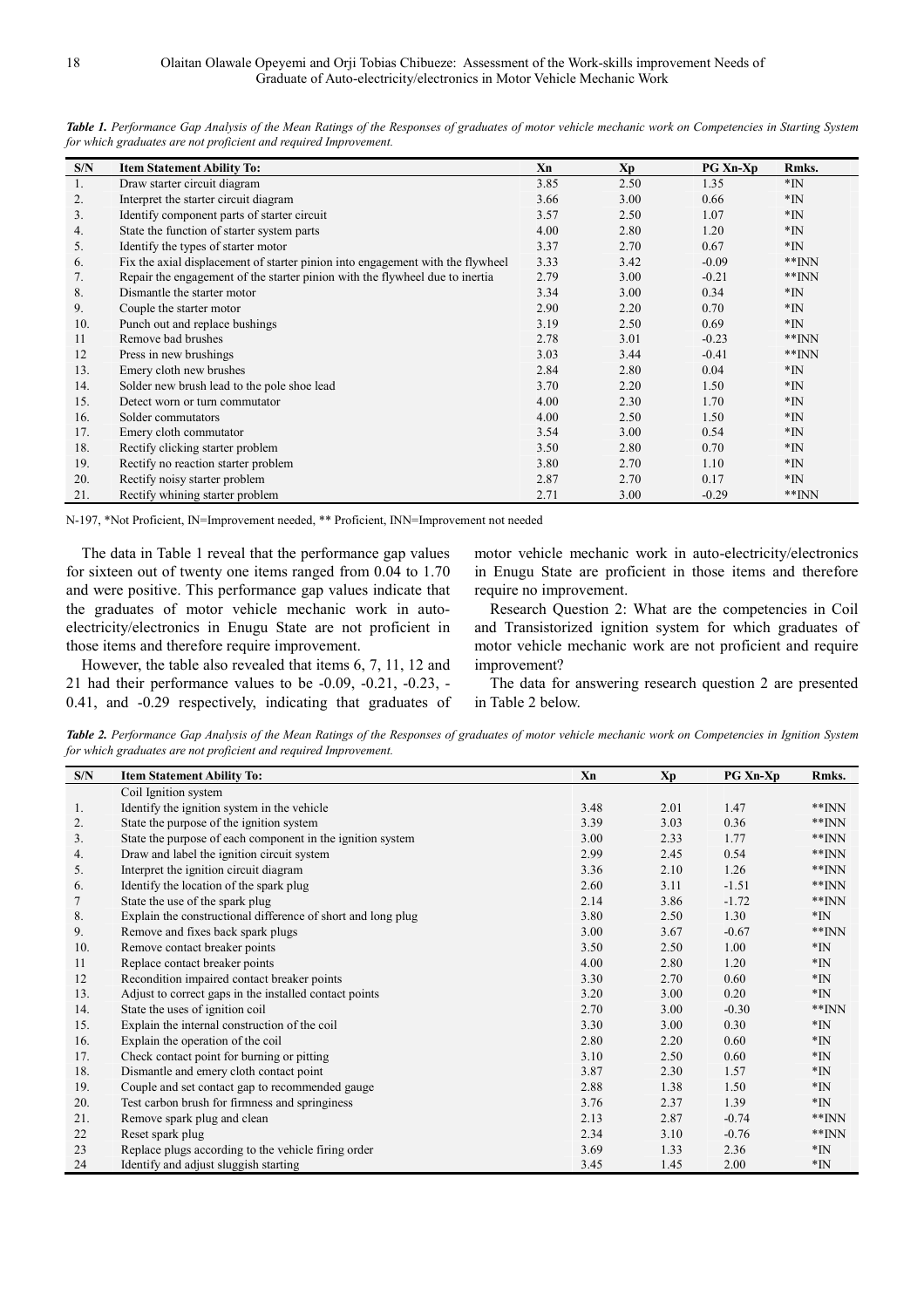| S/N | <b>Item Statement Ability To:</b>                                                        | Xn   | Xp   | <b>PG Xn-Xp</b> | Rmks. |
|-----|------------------------------------------------------------------------------------------|------|------|-----------------|-------|
| 25  | Identify and adjust power delay in sudden throttling                                     | 3.33 | 1.03 | 2.30            | $*IN$ |
| 26  | Identify and adjust back firing on turning off ignition                                  | 3.58 | 2.77 | 0.81            | $*IN$ |
|     | Transistorized Ignition System                                                           |      |      |                 |       |
| 27  | Explain the operation of transistorized coil ignition with contact point breaker control | 3.61 | 2.12 | 1.49            | $*IN$ |
| 28  | State the functions of transistorized coil ignition with contact point breaker control   | 3.11 | 2.10 | 1.01            | $*IN$ |
| 29  | Repair transistorized coil ignition with contact point breaker control                   | 3.19 | 2.22 | 0.97            | $*IN$ |
| 30  | Explain the operation of brakeless transistorized coil ignition                          | 3.14 | 2.61 | 1.53            | $*IN$ |
| 31  | State the functions of brakeless transistorized coil ignition                            | 3.23 | 3.00 | 0.23            | $*IN$ |
| 32  | Repair brakeless transistorized coil ignition                                            | 3.11 | 2.60 | 0.51            | $*IN$ |
| 33  | State the functions of transistorized coil ignition with hall effect generation          | 3.98 | 3.92 | 0.06            | $*IN$ |
| 34  | Repair transistorized coil ignition with hall effect generation                          | 3.11 | 2.20 | 0.91            | $*IN$ |
| 35  | State the function of High tension capacitor ignition                                    | 3.44 | 2.23 | 1.21            | $*IN$ |
| 36  | Explain the operation of High tension capacitor ignition                                 | 3.00 | 2.33 | 1.77            | $*N$  |
| 37  | Compare the different methods of transistorized ignition system                          | 3.24 | 2.84 | 0.40            | $*IN$ |
| 38  | Explain the operation of magneto ignition system                                         | 3.36 | 2.14 | 1.22            | $*IN$ |
| 39  | Rectify high tension capacitor magneto ignition related problems                         | 3.12 | 2.59 | 0.53            | $*IN$ |
| 40  | Rectify electronic spark control (ESC) related problems                                  | 3.58 | 1.44 | 2.14            | $*IN$ |
| 41  | Rectify electronic module retard (EMR) related problems                                  | 3.23 | 2.79 | 0.44            | $*IN$ |
| 42  | Rectify electronic spark selection (ESS) related problems                                | 3.77 | 2.11 | 1.66            | $*IN$ |

N-197, \*Not Proficient, IN=Improvement needed, \*\* Proficient, INN=Improvement not needed

The data in Table 2 reveal that the performance gap values for thirty six out of forty two items ranged from 0.06 to 2.14 and were positive. This performance gap values indicate that the graduates of motor vehicle mechanic work in autoelectricity/electronics in Enugu State are not proficient in those items and therefore require improvement.

However, the table also revealed that items 6, 7, 9, 14, 21 and 22 had their performance values to be -1.51, -1.72, -0.67, -0.30, 0.74 and -0.76 respectively, indicating that graduates of motor vehicle mechanic work in autoelectricity/electronics in Enugu State are proficient in those items and therefore require no improvement.

Research Question 3: What are the competencies in charging system for which graduates of motor vehicle mechanic work are not proficient and require improvement?

The data for answering research question 3 are presented in Table 3 below.

*Table 3. Performance Gap Analysis of the Mean Ratings of the Responses of graduates of motor vehicle mechanic work on Competencies in Charging System for which graduates are not proficient and required Improvement.* 

| S/N | <b>Item Statement Ability To:</b>                          | Xn   | Xp   | <b>PG Xn-Xp</b> | Rmks.    |
|-----|------------------------------------------------------------|------|------|-----------------|----------|
| 1.  | Identify the charging system circuit in a vehicle          | 3.00 | 2.30 | 0.70            | $*IN$    |
| 2.  | State the purpose of the charging system                   | 2.80 | 2.80 | 0.00            | $*IN$    |
| 3.  | Differentiate the alternator from other electrical units   | 3.00 | 2.20 | 0.80            | $*IN$    |
| 4.  | Interpret the diagram of charging system                   | 4.00 | 2.30 | 1.70            | $*IN$    |
| 5.  | Remove and replace the charging system unit                | 3.50 | 3.00 | 0.50            | $*IN$    |
| 6.  | Convert AC to DC in Alternator                             | 3.50 | 2.80 | 0.70            | $*IN$    |
| 7.  | Convert AC to DC in Dynamo                                 | 3.80 | 2.70 | 1.10            | $*IN$    |
| 8.  | Rectify Automatic valve related problems                   | 2.80 | 2.70 | 0.10            | $*IN$    |
| 9.  | Rectify alternator stator                                  | 2.70 | 3.00 | $-0.30$         | $*$ $NN$ |
| 10  | Describe the construction details of the regulator         | 3.80 | 2.50 | 1.30            | $*IN$    |
| 11. | Identify the sign for brush replacement                    | 3.50 | 2.50 | 1.00            | $*IN$    |
| 12. | Identify the need for bearing failure                      | 4.00 | 2.80 | 1.20            | $*IN$    |
| 13. | Punch out and replace brushes                              | 3.30 | 2.70 | 0.60            | $*IN$    |
| 14. | Re-install the alternator with optional drive belt tension | 3.00 | 3.20 | $-0.20$         | $*$ $NN$ |
| 15. | Recognize diode failure                                    | 2.70 | 3.00 | $-0.30$         | $*IN$    |
| 16. | Remove a faulty diode                                      | 3.30 | 3.00 | 0.30            | $*IN$    |
| 17. | Re-solder new diode                                        | 2.80 | 2.20 | 0.60            | $*IN$    |
| 18. | Perform continuity test                                    | 3.10 | 2.50 | 0.60            | $*IN$    |

N-197*,* \*Not Proficient, IN=Improvement needed, \*\* Proficient, INN=Improvement not needed

The data in table 3 reveal that the performance gap values for eighteen out of twenty items ranged from 0.00 to 1.70 and were positive. This performance gap values indicate that the teachers of auto-electricity/electronics in technical colleges in Enugu State are not proficient in those items and therefore require improvement.

However, the table also revealed that items 10 and 16 had their performance values to be -0.30 and -0.20 respectively, indicating that teachers are proficient in those competencies and therefore require no improvement for instructional competency.

Research Question 4: What are the competencies in lightening system for which graduates of motor vehicle mechanic work are not proficient and require improvement?

The data for answering research question 4 are presented in Table 4 below.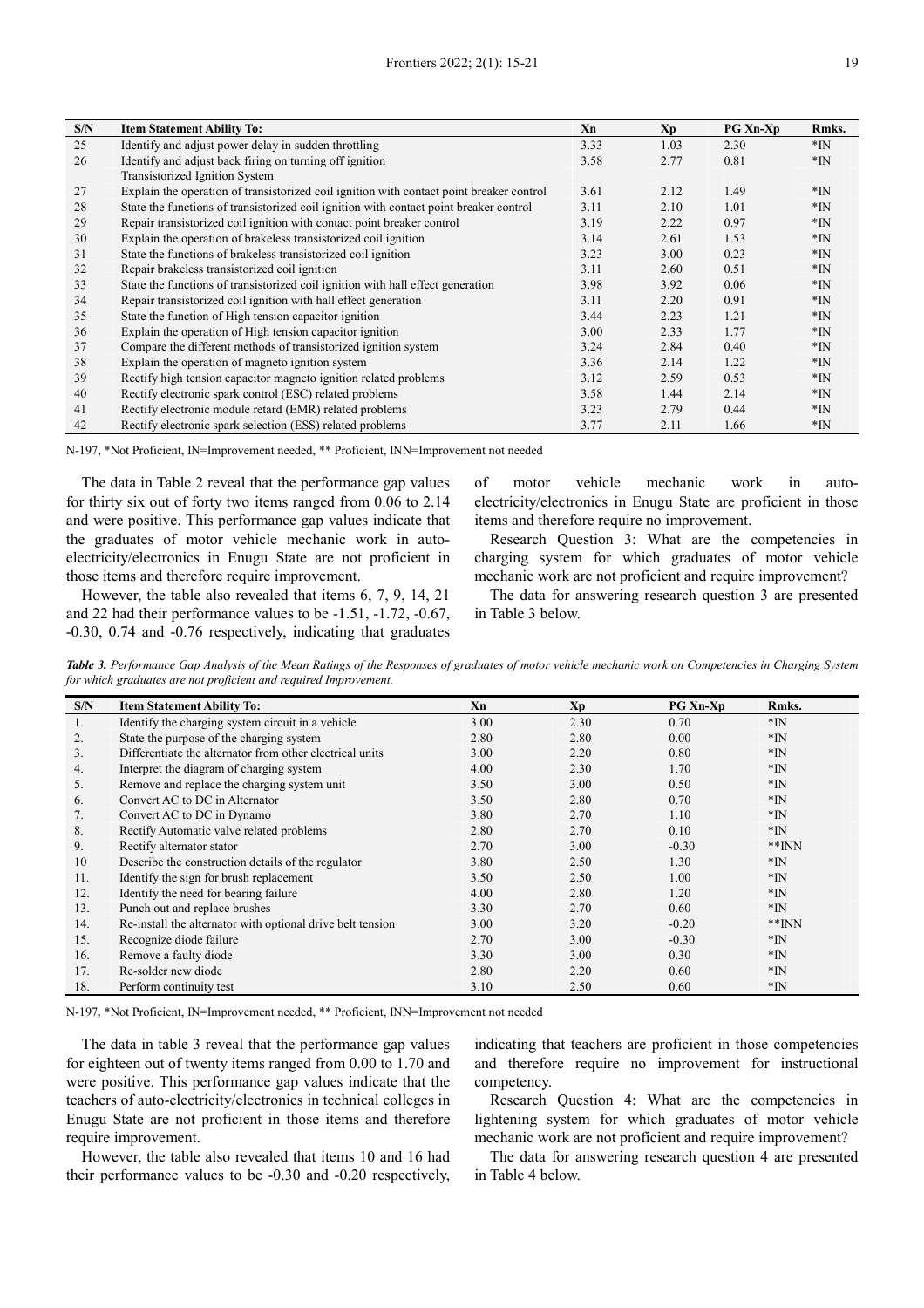| S/N            | <b>Item Statement Ability To:</b>                                    | Xn   | Xp   | <b>PG Xn-Xp</b> | Rmks.    |
|----------------|----------------------------------------------------------------------|------|------|-----------------|----------|
| 1.             | Explain the need for lightning in vehicles                           | 3.42 | 2.90 | 0.62            | $*N$     |
| 2.             | Identify the obligatory lights                                       | 3.33 | 3.30 | 0.03            | $*N$     |
| 3 <sub>1</sub> | Read and interpret the lightening circuit diagram                    | 3.57 | 3.55 | 0.02            | $*N$     |
| 4.             | Draw the light circuit diagram                                       | 3.62 | 3.61 | 0.01            | $*N$     |
| 5.             | Label each unit that make up the lightening circuit                  | 3.29 | 2.62 | 0.67            | $*N$     |
| 6.             | Identify sealed and open ended type of head lamp                     | 3.51 | 3.56 | $-0.05$         | $*$ $NN$ |
| 7.             | Identify different protection measure and materials                  | 3.68 | 3.55 | 0.13            | $*N$     |
| 8.             | State the two circuit arrangements in lightening system of a vehicle | 3.45 | 2.92 | 0.53            | $*IN$    |
| 9.             | Identify series and parallel connections in a vehicle                | 3.67 | 3.64 | 0.03            | $*N$     |
| 10.            | Align headlamp with alignment gauge                                  | 3.26 | 2.60 | 0.66            | $*IN$    |
| 11             | Align headlamp without alignment gauge                               | 3.05 | 3.25 | $-0.20$         | $*$ $NN$ |
| 12             | Fix faulty head lamp main beam                                       | 3.35 | 3.30 | 0.05            | $*IN$    |
| 13.            | Rectify faults in headlamp dim bulb                                  | 2.80 | 2.32 | 0.46            | $*IN$    |
| 14.            | Dismantle faulty units or sub units                                  | 3.01 | 3.48 | $-0.47$         | $*$ NN   |
| 15.            | Repair faulty parts                                                  | 3.54 | 3.62 | $-0.08$         | $*$ $NN$ |
| 16.            | Test for functionality                                               | 2.63 | 1.97 | 0.66            | $*N$     |

*Table 4. Performance Gap Analysis of the Mean Ratings of the Responses of graduates of motor vehicle mechanic work on Competencies in Lightening System for which graduates are not proficient and required Improvement.* 

N-197*,* \*Not Proficient, IN=Improvement needed, \*\* Proficient, INN=Improvement not needed

The data in Table 4 reveal that the performance gap values for twelve out of sixteen items ranged from 0.03 to 0.67 and were positive. This performance gap values indicate that the graduates of motor vehicle mechanic work in autoelectricity/electronics in Enugu State are not proficient in those items and therefore require improvement.

However, the table also revealed that items 6, 11, 14 and 15 had their performance values to be -0.05, -0.20, -0.47 and -0.08 respectively, indicating that graduates of motor vehicle mechanic work in auto-electricity/electronics in Enugu State are proficient in those items and therefore require no improvement.

#### **4. Discussion**

Results of the study in Table 1, shows that the graduates of motor vehicle mechanic work in auto-electricity/electronics in Enugu State are not proficient in sixteen out of twenty one identified items in starting system and therefore require improvement on these items.

In addition, Table 2 shows that the graduates of motor vehicle mechanic work in auto-electricity/electronics in Enugu State are not proficient in thirty six out of forty two one identified items in ignition system and therefore require improvement on these items.

Results of the study in Table 3 also revealed that the graduates of motor vehicle mechanic work in autoelectricity/electronics in Enugu State are not proficient in eighteen out of twenty identified items in charging system and therefore require improvement on these items

Also, the results in Table 4 reveal that the graduates of motor vehicle mechanic work in auto-electricity/electronics in Enugu State are not proficient in twelve out of sixteen identified items in lightening system and therefore require improvement on these items.

The findings of the study are in agreement with those of Dimelu [1] who in a study on competency improvement

needs of teachers of Home Economics in the use of ICT for effective teaching in colleges of education in South Eastern Nigeria found out that teachers of Home Economics in colleges of education needed improvement in 16 competency items in word processing, 13 competency items in Internet usage, and 15 competency items in PowerPoint presentation.

The findings of this study are also in agreement with those of Okeme, Ifeanyieze and Eze [8] who on a study on capacity building needs of teachers to measure the achievement objectives of Agricultural Science curriculum in senior secondary schools in Kogi state found out that teachers of Agriculture needed capacity building to enable them set good quality objective questions in all the six levels of the cognitive domain of learning and so required training.

The findings of this study are again in consonant with those of Ukonze, Eze and Olaitan [11] who in a study on capacity building needs of teachers in safety practices in farm workshops in colleges of Agriculture in South-Eastern Nigeria. Found that teachers of Agriculture needed capacity building in safety practice skills in farm workshops in the areas of farm tools, digging and carrying tools, implement and equipment and therefore required retraining. These earlier findings confirm credibility to the findings of this study.

# **5. Conclusion and Recommendation**

The 3-year National Board for Technical Education Curriculum in Motor vehicle mechanic work for training technical college student as auto-electricity/electronics craftsmen has seven objectives which the graduates are meant to achieve in upon graduation. The researcher found out from the study that the graduates concerned as are not proficient enough to carry out the assignment of diagnosis, maintenance and repairs of auto-electricity/electronics component of a vehicle.

It is therefore recommended that the identified workskill items in this study be utilized to upgrade the skills of the